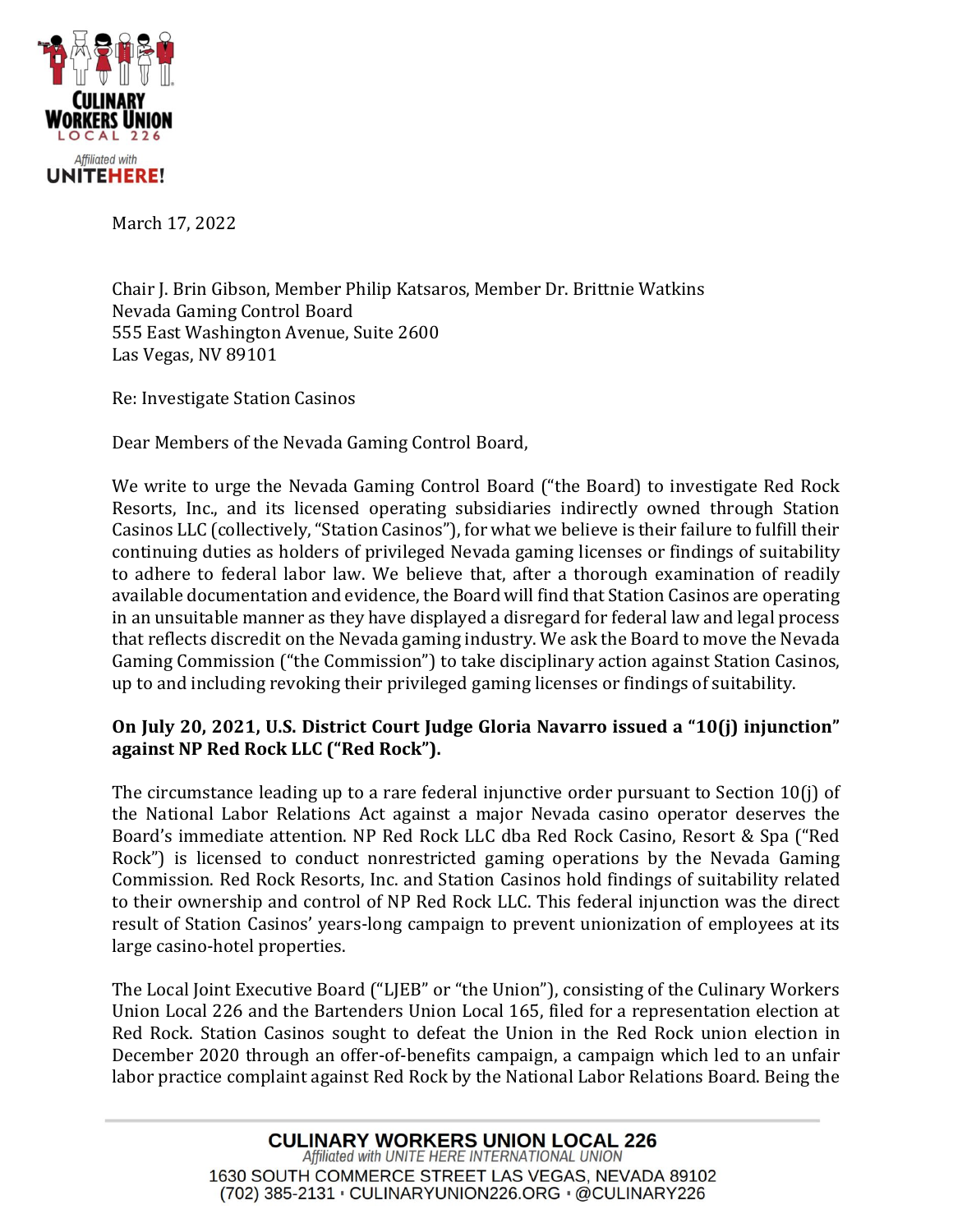subject of a ULP charge is nothing new for Station Casinos and its subsidiaries. However, on December 29, 2020, NLRB Regional Director Cornele Overstreet moved the federal court for an interim injunction requiring Red Rock to bargain with the LJEB while the unfair labor practice case is litigated before the NLRB.

On July 20, 2021, U.S. District Court Judge Gloria Navarro issued an injunction against Station Casinos' Red Rock Casino Resort in *Overstreet v. NP Red Rock LLC*. <sup>1</sup> In granting the injunction, Judge Navarro found a strong likelihood that the government attorneys bringing the case would prevail before the National Labor Relations Board. Specifically, she found that Red Rock's offer of benefits was a "hallmark violation" of federal labor law, which the court described as "so outrageous that it undermined the fairness of future elections."<sup>2</sup> Judge Navarro further wrote:

The Court finds that Petitioner has demonstrated that Red Rock's grant of benefits and subsequent failure to bargain with the Union rises to the level of a  $\S$  8(a)(5) violation. Red Rock's grant of benefits likely thwarted the Union's majority status and was so outrageous that it undermined the fairness of future elections. The Court concludes that Petitioner has shown that an interim bargaining order is the only appropriate interim remedy.

The court directed that negotiations must commence expeditiously in good faith with the LJEB. Should Red Rock refuse, it risks being held in contempt of court, with possible fines and even jail time for those responsible.

Red Rock subsequently appealed to the Ninth Circuit Court of Appeal, and on November 21, 2021, a Ninth Circuit panel upheld Judge Navarro's ruling.<sup>3</sup> The Court ruled that "[h]ere, new employee benefits were announced just days before the union election, and there was extensive evidence that those benefits were designed to discourage union support—or, as described in a document proposing new healthcare benefits, to '[t]ake away union power and major emotional draw to team members.' The district court did not abuse its discretion in determining that Red Rock's grant of benefits was likely an unlawful labor practice rather than a permissible effort to stay 'one step ahead' of union activity."<sup>4</sup>

## **On March 4, 2021, the NLRB filed petitions in the Ninth Circuit Court of Appeals and the D.C. Circuit Court of Appeals seeking to hold five Station Casinos properties in contempt of court for failure to bargain with the International Union of Operating Engineers, Local 501.**

On March 4, 2021, the National Labor Relations Board filed petitions in the Ninth Circuit Court of Appeals and the D.C. Circuit Court of Appeals seeking to hold five Station Casinos properties in contempt of court for failure to bargain with the International Union of Operating Engineers, Local 501.<sup>5</sup> The cases were consolidated, and on November 19, 2021, the court approved a stipulated consent order entered into between the casinos and the NLRB to resolve the case. Under the consent order, future failure of the casinos to comply with court orders requiring it to bargain in good faith with Local 501 could subject them to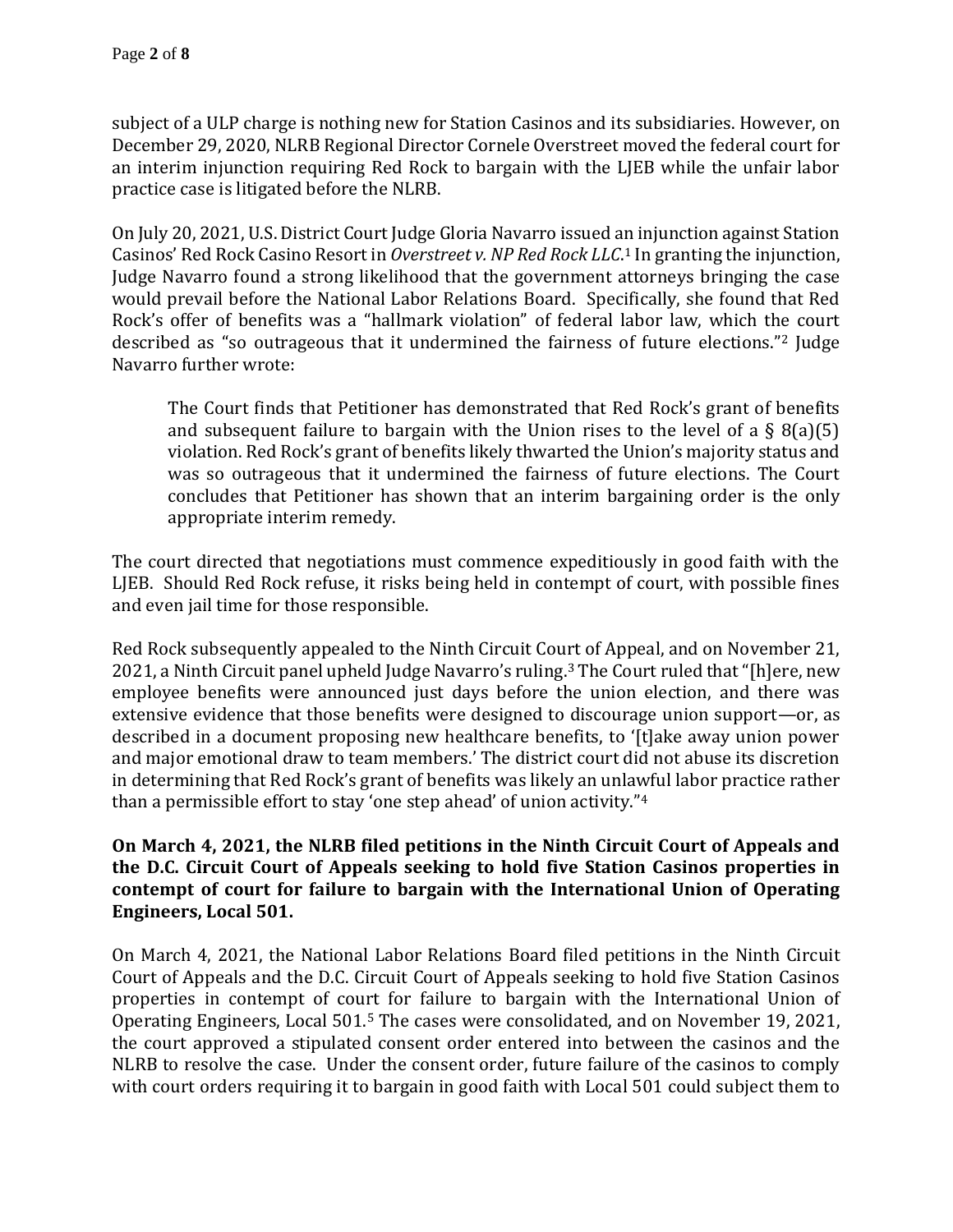penalties of \$25,000 per violation and \$3,000 per day the violation is found to continue and expose individual executives to fines.<sup>6</sup>

## **On October 25, 2021, in response to a motion by the NLRB's General Counsel, NLRB Judge Tracy issued a finding that Station has engaged in contumacious conduct by failing to respond fully to a federal subpoena issued by the NLRB.**

Station Casino has not only disregarded the law, it has engaged in conduct that evidences a disregard for legal process. Another result of Station Casinos' years-long campaign to prevent unionization of employees at its large casino-hotel properties was an unfair labor practice complaint filed by the NLRB's General Counsel on April 13, 2021. This complaint alleges, among other violations of federal law, that Red Rock Resorts, Inc., Station Casinos LLC, and 10 of their licensed casino hotels engaged in a scheme to use employee layoffs during the COVID-19 pandemic to undermine LJEB in representing or seeking to represent their employees.<sup>7</sup> This campaign had culminated in Station Casino's withdrawal of recognition from LJEB at Boulder Station and Palace Station, actions alleged in the complaint to be illegal. The unfair labor practice case is currently pending trial before NLRB Administrative Law Judge Amita B. Tracy.

Again, being the subject of a ULP complaint is nothing new for Station Casinos. However, an extraordinary event occurred in this case. As the case headed to trial last fall, in response to a motion by NLRB's General Counsel, Judge Tracy issued on October 25, 2021 an order finding that Station Casinos has engaged in contumacious conduct by failing to respond fully to a federal subpoena issued by the NLRB.

Judge Tracy wrote:

Now with a little more than one week before the hearing resumes, it does not appear that Respondents have provided all (or even close to all) the documents sought by [Counsel for the General Counsel] for over 3 months ago despite my giving the benefit of the doubt to Respondents' counsel considering the breadth of these subpoena duces tecum requests. Moreover, rather than providing firm commitments to provide the documents by certain dates (and complying with these commitments), Respondents provide more excuses as to why the documents have not been provided. Nowhere in Respondents' opposition is an assertion that a certain portion of the request has been provided, and based on their opposition, Respondents have made clear that they will not be providing all documents when the hearing resumes. No matter if the hearing is one day or 100-days, subpoena documents must be provided to the requesting party when the hearing opens unless otherwise agreed. Despite the hearing opening and my September 3, 2021, order on the petition to revoke, Respondents have not complied. I can reach no further conclusion at this time other than that Respondents have engaged in contumacious conduct and refused to obey my September 3, 2021 order.<sup>8</sup>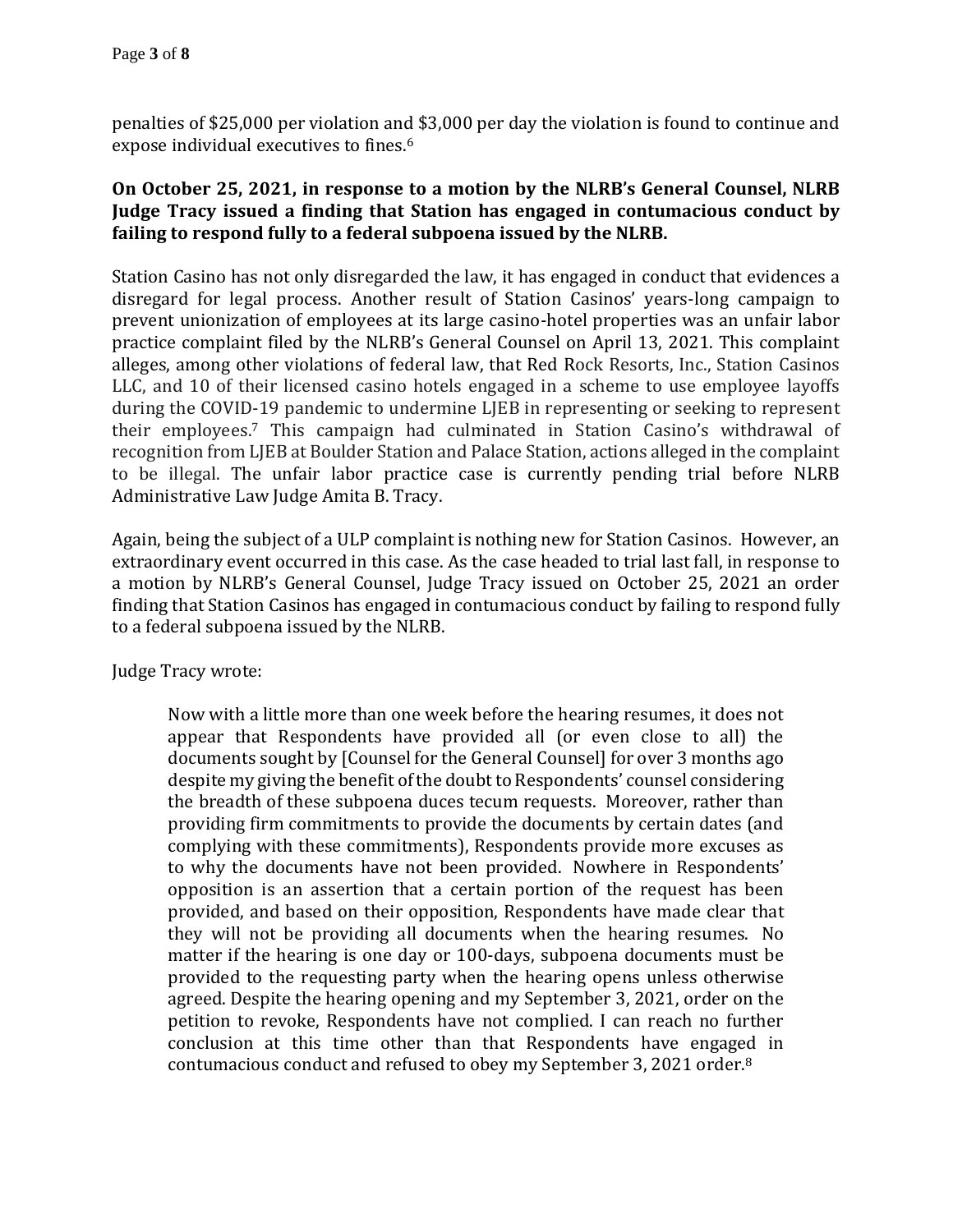Even as of today, more than four months later, Station Casinos and the other subpoenaed parties have still failed to respond fully to the subpoena, causing continued delay in the start of trial. On October 29, 2021, the NLRB's General Counsel initiated subpoena enforcement proceedings on behalf of the NLRB against Station Casinos and its various associated properties who received subpoenas in the United States District Court for the District of Nevada.9 On February 28, 2022, the District Court dismissed the action without prejudice and with instructions should the NLRB refile.

## **The Board has a duty to investigate Station Casinos for reflecting discredit on the Nevada gaming industry and operating in an unsuitable manner**

It is the long-standing public policy of the State of Nevada that the gaming industry is of vital importance to the economy of the state and to the welfare of Nevada residents and, therefore, there must be "strict regulation" of all licensed gaming establishments (NRS 463.0129). The State has also made it clear that no one has a right to a Nevada gaming license and a Nevada gaming license is a revocable privilege.

No applicant for a license or other affirmative Commission or Board approval has any right to a license or the granting of the approval sought. Any license issued or other Commission or Board approval granted pursuant to the provisions of this chapter or chapter 464 of NRS is a revocable privilege, and no holder acquires any vested right therein or thereunder (NRS 463.0129.2).

In general, to protect the state's economy and its residents' welfare, the Board and the Commission are vested by state law with broad powers with respect to the granting, denial, limitation, suspension, or revocation of such privileged gaming licenses and findings of suitability.

The Board has full and absolute power and authority to recommend the denial of any application, the limitation, conditioning or restriction of any license, registration, finding of suitability or approval, the suspension or revocation of any license, registration, finding of suitability or approval or the imposition of a fine upon any person licensed, registered, found suitable or approved for any cause deemed reasonable by the Board (NRS 463.1405).

The Commission has full and absolute power and authority to deny any application or limit, condition, restrict, revoke or suspend any license, registration, finding of suitability or approval, or fine any person licensed, registered, found suitable or approved, for any cause deemed reasonable by the Commission (NRS 463.1405).

The Board is charged with the duty of investigating violations of the state's gaming laws and regulations.

1. The Board shall make appropriate investigations: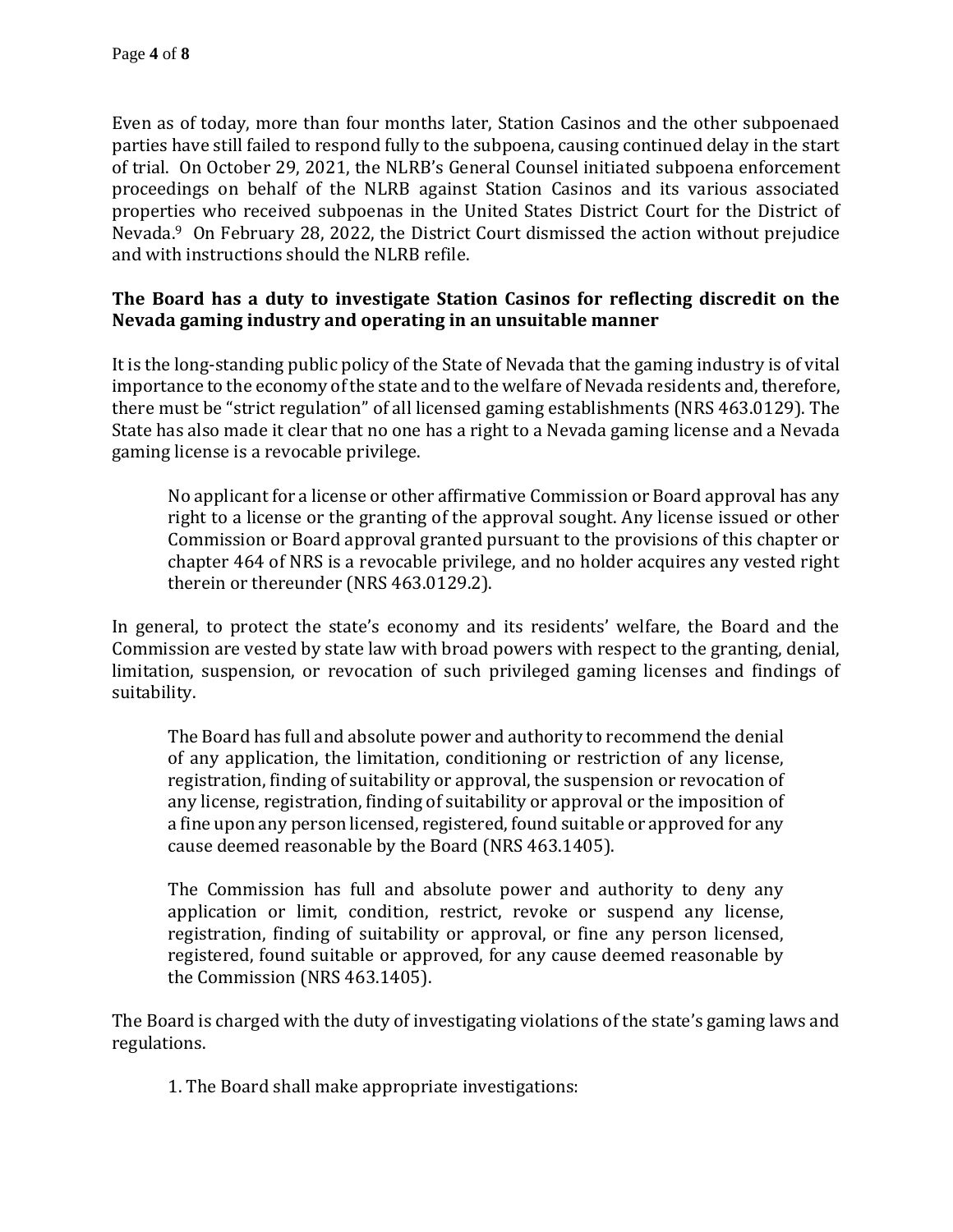(a) To determine whether there has been any violation of this chapter or chapter 368A, 462, 464, 465 or 466 of NRS or any regulations adopted thereunder.

(b) To determine any facts, conditions, practices or matters which it may deem necessary or proper to aid in the enforcement of any such law or regulation (NRS 463.310.1).

It is the duty of the Board to conduct investigations into an applicant for a gaming license or finding of suitability *and* to continue to monitor conduct by license holders and holders of suitability findings.

The Board shall investigate the qualifications of each applicant under this chapter before any license is issued or any registration, finding of suitability or approval of acts or transactions for which Commission approval is required or permission is granted, and *shall continue to observe the conduct of all licensees and other persons having a material involvement directly or indirectly with a licensed gaming operation or registered holding company* to ensure that licenses are not issued or held by, nor is there any material involvement directly or indirectly with a licensed gaming operation or registered holding company by unqualified, disqualified or unsuitable persons, or persons whose operations are conducted in an unsuitable manner or in unsuitable or prohibited places or locations (emphasis added; NRS 463.1405).

Nevada Gaming Commission Regulation 5.040 also encapsulates the principle of revocability of Nevada gaming licenses and the duty of the Board to ensure compliance by licensees.

A gaming license is a revocable privilege, and no holder thereof shall be deemed to have acquired any vested rights therein or thereunder. The burden of proving his or her qualifications to hold any license rests at all times on the licensee. The Board is charged by law with the duty of observing the conduct of all licensees to the end that licenses shall not be held by unqualified or disqualified persons or unsuitable persons or persons whose operations are conducted in an unsuitable manner (NGC Reg. 5.040).

At the same time, the individuals who are successful in applying for a Nevada gaming license or finding of suitability has an obligation to continue to conduct themselves in a way that meets the high standards of licensure of Nevada gaming regulators.

Any person granted a license or found suitable by the Commission shall continue to meet the applicable standards and qualifications set forth in this section and any other qualifications established by the Commission by regulation. The failure to continue to meet such standards and qualifications constitutes grounds for disciplinary action (NRS 463.170.8).

This is a continuous duty on the part of any holder of a Nevada gaming license or finding of suitability to act in accordance to the standards by which they were first approved to hold a privileged gaming license in Nevada.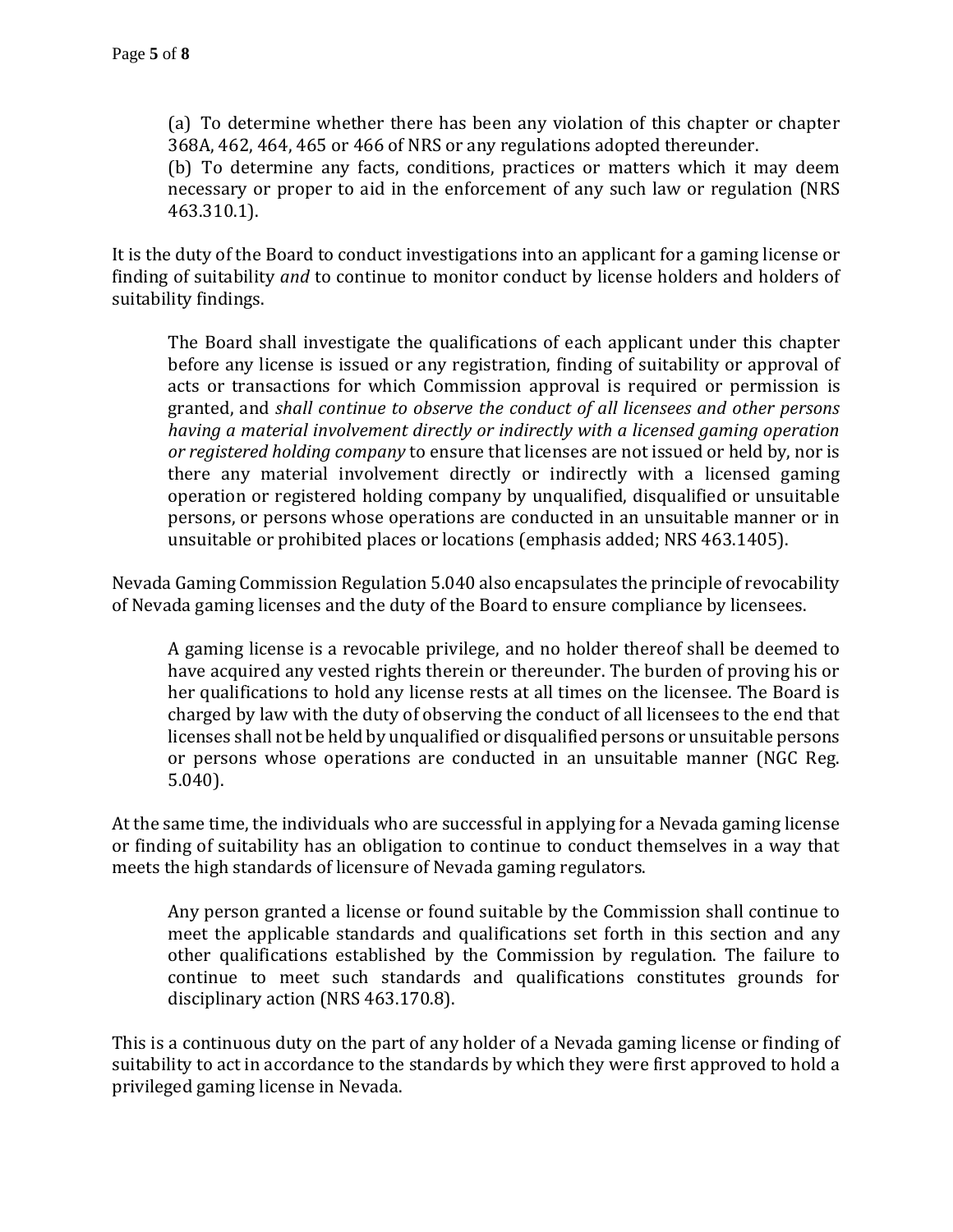Responsibility for the employment and maintenance of suitable methods of operation rests with the licensee, and willful or persistent use or toleration of methods of operation deemed unsuitable will constitute grounds for license revocation or other disciplinary action. (NGC Regulation 50.010.2)

Failure to continue to act in a way befitting or suitable for any corporate entities such as Red Rock Resorts and Station Casinos LLC could have serious consequences.

If any corporation, partnership, limited partnership, limited-liability company or other business organization holding a license is owned or controlled by a publicly traded corporation subject to the provisions of this chapter, or that publicly traded corporation, does not comply with the laws of this state and the regulations of the Commission, the Commission may in its discretion do any one, all or a combination of the following:

1. Revoke, limit, condition or suspend the license of the licensee; or

 2. Fine the persons involved, the licensee or the publicly traded corporation, in accordance with the laws of this state and the regulations of the Commission (NRS 463.641).

NGC Regulation 5.030 provides as follows:

Violation of any provision of the Nevada Gaming Control Act or of these regulations by a licensee, the licensee's agent or employee shall be deemed contrary to the public health, safety, morals, good order and general welfare of the inhabitants of the State of Nevada and grounds for suspension or revocation of a license. Acceptance of a state gaming license or renewal thereof by a licensee constitutes an agreement on the part of the licensee to be bound by all of the regulations of the Commission as the same now are or may hereafter be amended or promulgated. It is the responsibility of the licensee to keep informed of the content of all such regulations, and ignorance thereof will not excuse violations (NGC Reg. 5.030).

The state's regulations cast a broad net as to what may constitute problematic behavior by gaming licensees. NGC Regulation 5.011 provides as follows:

The Board and the Commission deem any activity on the part of a licensee, registrant, or person found suitable by the Commission, or an agent or employee thereof, that is inimical to the public health, safety, morals, good order, or general welfare of the people of the State of Nevada, or that would reflect or tend to reflect discredit upon the State of Nevada or the gaming industry, to be an unsuitable method of operation and shall be grounds for disciplinary action by the Board and the Commission in accordance with the Nevada Gaming Control Act and the regulations of the Commission (NGC Reg. 50.011.1).

NGC Regulation 5.011.1 lists "without limitation" what may be deemed unsuitable methods of operation by the state's regulators. Among them: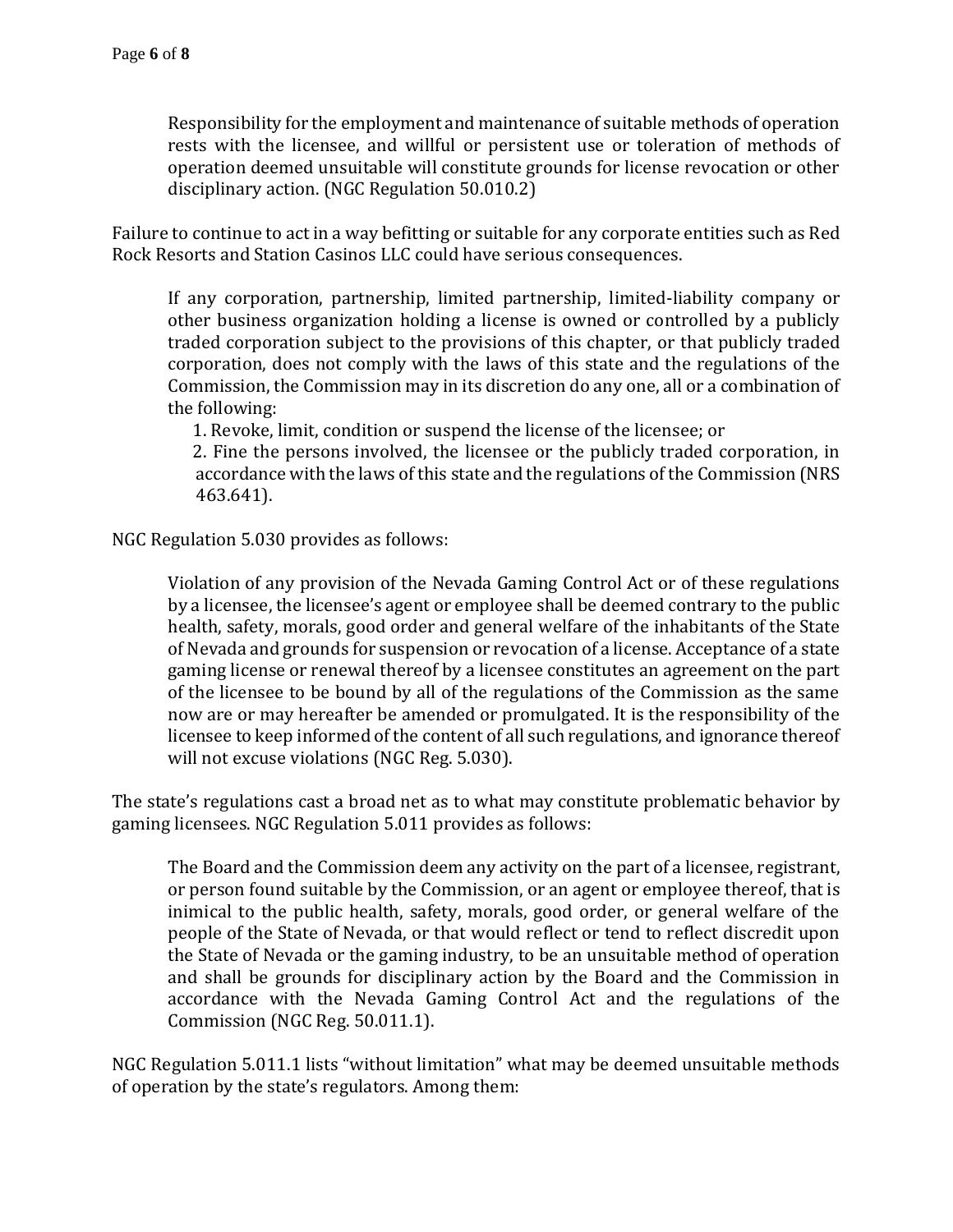(h) Failure to comply with or make provision for compliance with all federal, state, or local laws and regulations and with all conditions and limitations approved by the Commission relating to the operations of a licensed gaming establishment or other gaming business, including, without limitation, those relating to:

(1) Payment or withholding of license fees, payroll taxes, liquor taxes, or entertainment taxes, as applicable;

(2) Antitrust and monopoly statutes; and

(3) Workplace discrimination or harassment of a person based on the person's race, color, religion, sex, sexual orientation, gender identity or expression, age, disability, or national origin, including, without limitation, sexual harassment (NGC Reg. 50.011.1(h)).

In summary, we believe the Board must investigate the conduct of Station Casinos in the cases we present here. When a licensee is the subject of a federal injunctive order and is also subject to a finding of contumacy in relation to a subpoena issued by a federal agency, the Board must investigate. We believe the Board will discover sufficient reasons for determining that Station Casinos have acted in ways that reflect discredit on the state and the state gaming industry and are therefore operating in an unsuitable manner.

Documentation is plentiful in these on-going cases, and we would be glad to share information with the Board. To expedite the investigation, we have enclosed copies of the injunctive order by Judge Navarro and the order finding contumacy by Judge Tracy.

We are confident that, after you have reviewed the ample documentation and evidence available, you will ask the Nevada Gaming Commission to take disciplinary action against Station Casinos in accordance with NRS 463.310(4), up to and including revocation. To ignore the problematic conduct of major licensees like Station Casinos would be inconsistent with and detrimental to the "gold standard" reputation of Nevada's gaming regulatory system.

If you have any questions, please contact Ken Liu at 702-387-7001 or [kliu@culinaryunion226.org.](mailto:kliu@culinaryunion226.org)

Sincerely,

Ted Pappageorge Secretary-Treasurer

Cc: Nevada Gaming Commission

Enclosures:

- Order by Judge Gloria M. Navarro, in U.S.D.C Nevada Case No. 2:20-cv-02351, order filed July 20, 2021.